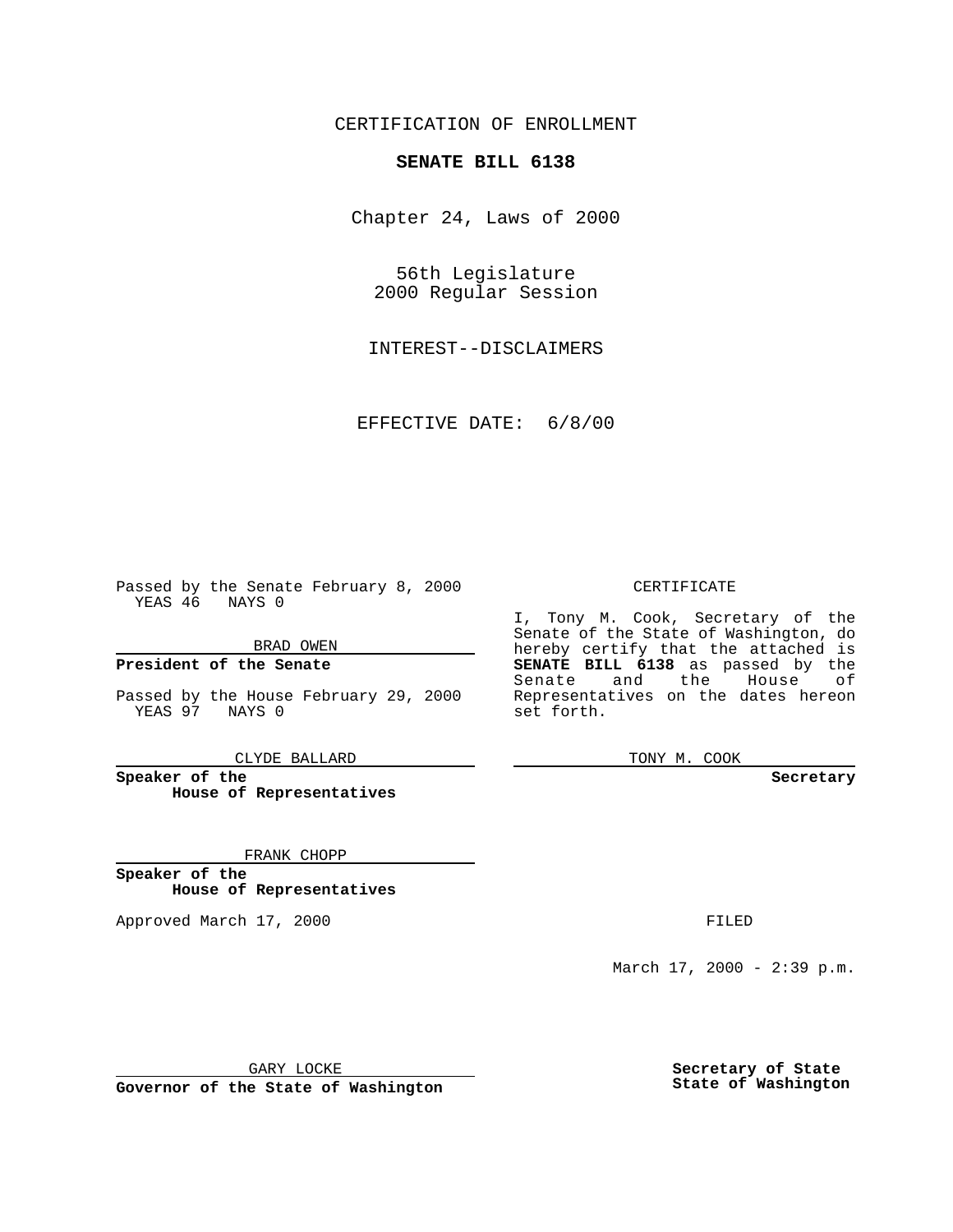## **SENATE BILL 6138** \_\_\_\_\_\_\_\_\_\_\_\_\_\_\_\_\_\_\_\_\_\_\_\_\_\_\_\_\_\_\_\_\_\_\_\_\_\_\_\_\_\_\_\_\_\_\_

\_\_\_\_\_\_\_\_\_\_\_\_\_\_\_\_\_\_\_\_\_\_\_\_\_\_\_\_\_\_\_\_\_\_\_\_\_\_\_\_\_\_\_\_\_\_\_

Passed Legislature - 2000 Regular Session

**State of Washington 56th Legislature 2000 Regular Session By** Senators Johnson, Heavey and Gardner

Read first time 01/10/2000. Referred to Committee on Judiciary.

1 AN ACT Relating to disclaimers of interests; and amending RCW 2 11.86.051.

3 BE IT ENACTED BY THE LEGISLATURE OF THE STATE OF WASHINGTON:

4 **Sec. 1.** RCW 11.86.051 and 1989 c 34 s 5 are each amended to read 5 as follows:

6  $(1)$  A beneficiary may not disclaim an interest if:

7 ( $($  $($  $($  $+1$  $)$ )  $(a)$  The beneficiary has accepted the interest or a benefit 8 thereunder;

9  $((+2+))$  (b) The beneficiary has assigned, conveyed, encumbered, 10 pledged, or otherwise transferred the interest, or has contracted 11 therefor;

12  $((+3))$   $(c)$  The interest has been sold or otherwise disposed of 13 pursuant to judicial process; or

14 ( $(\frac{4}{4})$ ) (d) The beneficiary has waived the right to disclaim in 15 writing. The written waiver of the right to disclaim also is binding 16 upon all persons claiming through or under the beneficiary.

17 (2) Notwithstanding the provisions of subsection (1)(a) through (c) 18 of this section, a beneficiary's receipt of a benefit from property 19 shall not necessarily bar such beneficiary's disclaimer of an interest